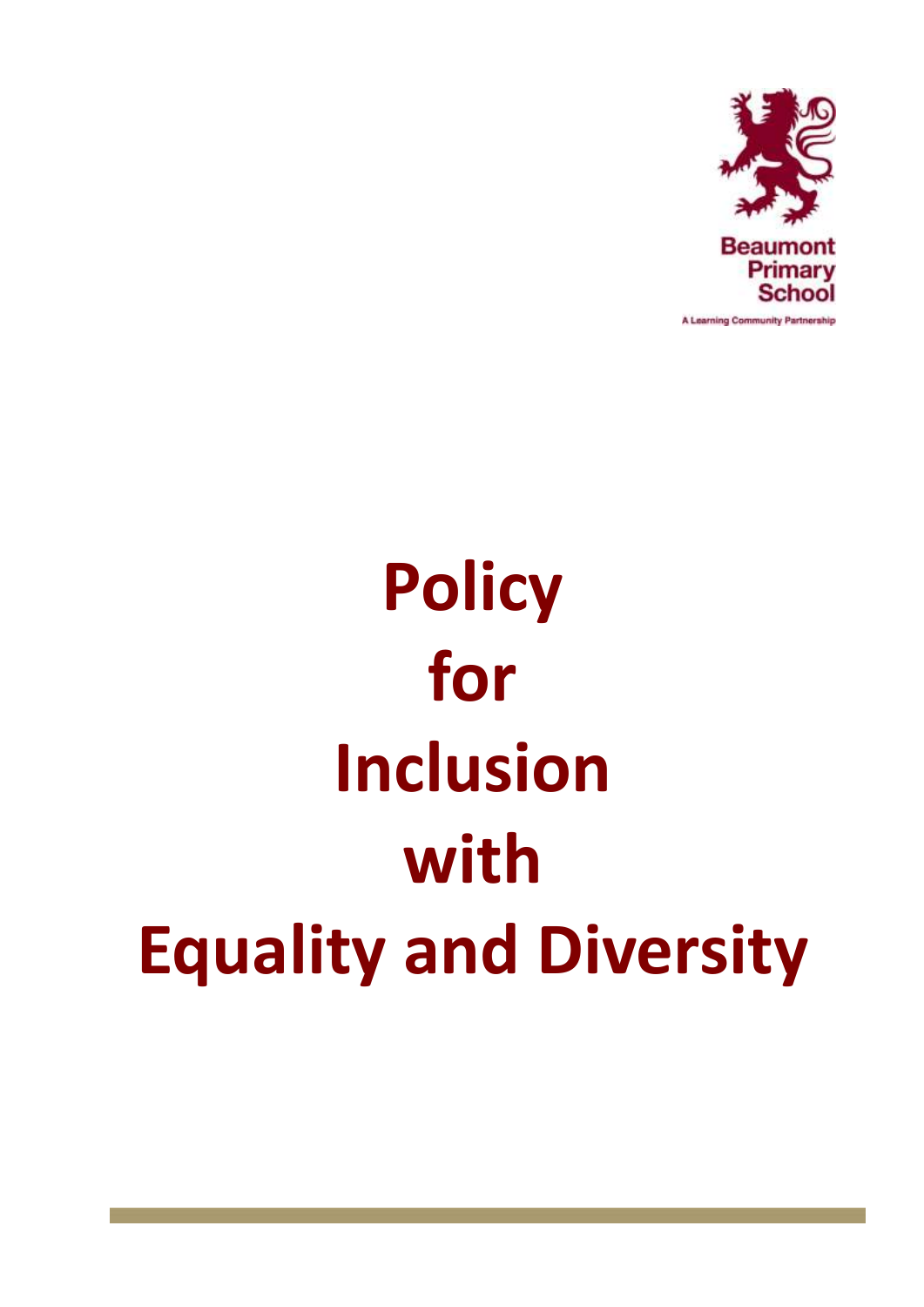# **Equal Opportunities Statement**

This is based on the recognition that unfair and discriminatory practices do affect certain groups of people within our society and schools are not exempt from this.

This Equal Opportunities Statement is based on our drive for school improvement where we are creating the Teaching and Learning conditions in which all members of a school's community can maximise their achievement potential, and thus raise standards of attainment for all.

We aim to promote racial, gender and social equality, counteract racism and foster good relations between everyone within the school community.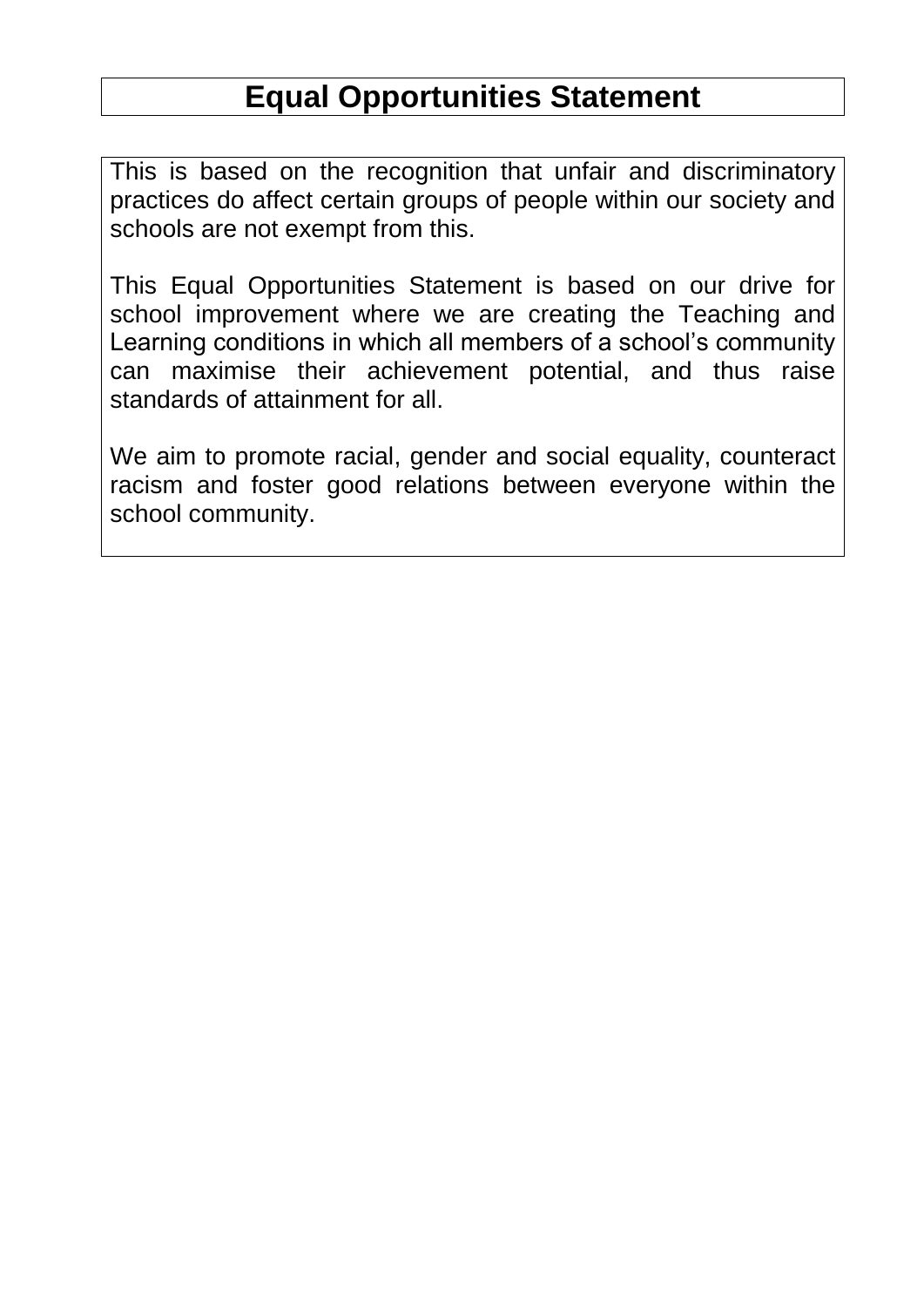### **Beaumont Primary School Policy for Equality and Diversity**

#### **Ethos and Aims**

Beaumont Primary School aims to provide all pupils with equal opportunities. They should have equal access and opportunities within the curriculum, both formal and informal, so that when leaving our school they have the widest possible options available to them, educationally, socially and vocationally.

Beaumont Primary School supports equal opportunities by countering stereotypes and prejudice, reducing the effects of discrimination, while at the same time acknowledging the cultural and educational needs of all our pupils. We promote British values which are identified as democracy, the rule of law, individual liberty and mutual respect and tolerance of those with different faiths and beliefs. These shared values are reinforced regularly through the These shared values are reinforced regularly through the curriculum for social, moral, spiritual and cultural education.

We are committed to giving all of our pupils whatever their age, ability, gender, race or background equality of opportunity to achieve the highest of standards. Within this ethos of achievement, we do not tolerate bullying and harassment of any kind. This policy helps to ensure that this school promotes the individuality of all our children, irrespective of gender, race, colour, ethnic or national origin, age, sexual orientation, disability or religious belief. We aim to reflect the diverse nature of our wider society and that within our school to ensure that the education we offer fosters positive attitudes to all people.

We recognise that a child's self-perception can be influenced by his or her environment. We want all our pupils to achieve their full potential during their time with us. We work to ensure that our expectations, attitudes and practices do not prevent any child from fulfilling his or her potential. We do this by taking account of pupils' varied life experiences and needs. We offer a broad and balanced curriculum and have high expectations for all children.

#### **Guiding principles**

In fulfilling all legal obligations, and at the same time encouraging Beaumont's shared vision of fostering positive relationships between every child and adult associated with the school, we are guided by seven principles.

#### **Principle 1: All learners are of equal value**

We see all learners and potential learners as of equal value:

- whether or not they are disabled
- whatever their ethnicity, culture, religious affiliation, national origin or national status
- whichever their gender.

#### **Principle 2: We recognise and respect diversity**

Treating people equally does not necessarily involve treating them all the same. Our policies, procedures and activities must not discriminate, but are differentiated, as appropriate, to take account of differences of life-experience, outlook and background, and in the kinds of barrier and disadvantage which people may face, in relation to:

- disability, so that reasonable adjustments are made
- ethnicity, so that different cultural backgrounds and experiences of prejudice are recognised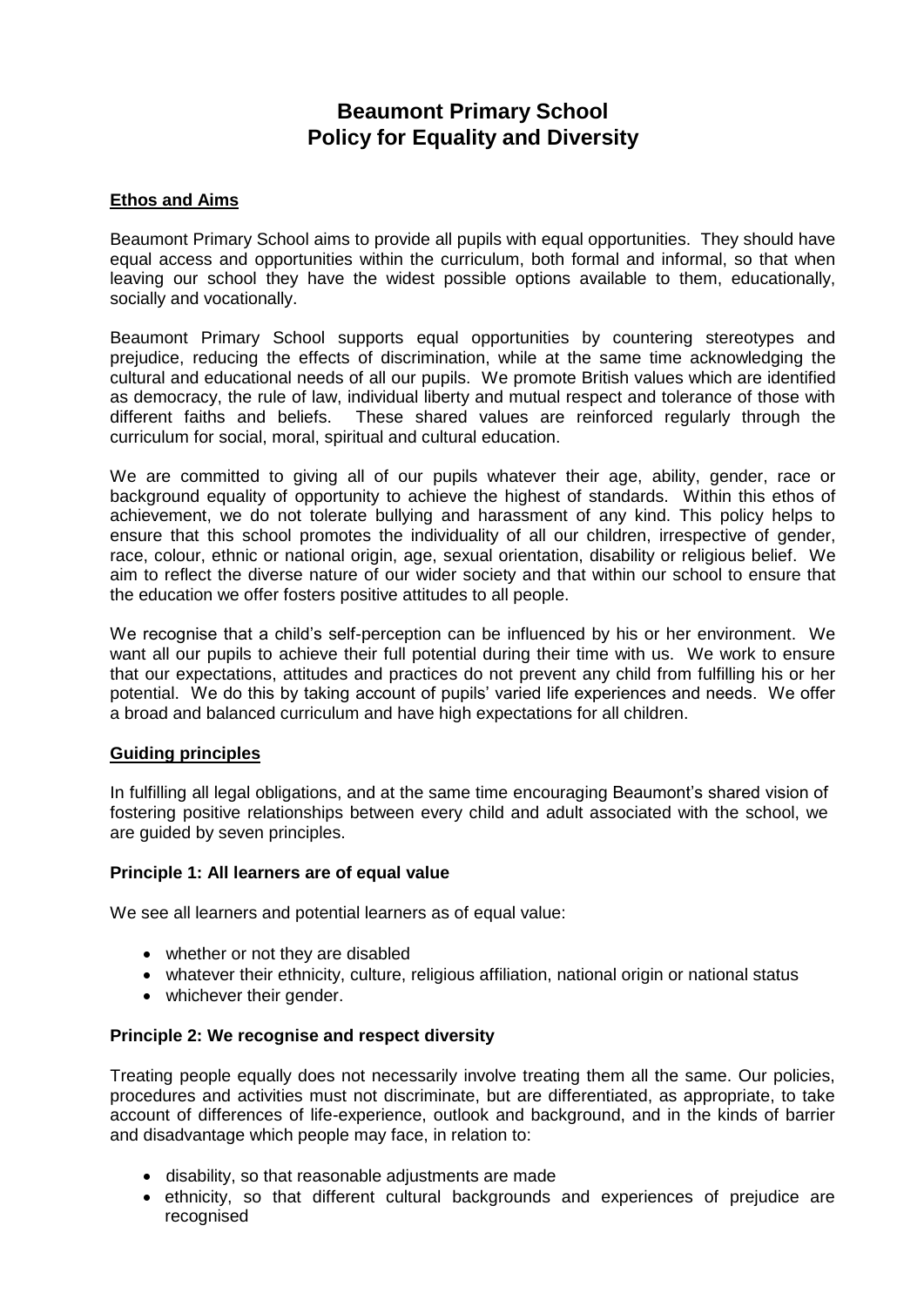gender, so that the different needs and experiences of girls and boys, women and men are recognised.

#### **Principle 3: We foster positive attitudes and relationships, and a shared sense of cohesion and belonging**

We intend that our policies, procedures and activities should promote:

- positive attitudes towards disabled people, good relations between disabled and nondisabled people, and an absence of harassment of disabled people
- positive interaction, good relations and dialogue between groups and communities different from each other in terms of ethnicity, culture, religious affiliation, national origin or national status, and an absence of prejudice-related bullying and incidents
- mutual respect and good relations between boys and girls, women and men, and an absence of sexual harassment

#### **Principle 4: Staff recruitment, retention and development**

Policies and procedures should benefit all employees and potential employees, for example in recruitment and promotion, and in continuing professional development:

- whether or not they are disabled
- whatever their ethnicity, culture, religious affiliation, national origin or national status
- whichever their gender, marital status or sexual orientation.

#### **Principle 5: We aim to reduce and remove inequalities and barriers that already exist**

In addition to avoiding or minimizing possible negative impacts, we take opportunities to maximize positive impacts by reducing and removing inequalities and barriers that may already exist between:

- disabled and non-disabled people
- people of different ethnic, cultural and religious backgrounds
- girls and boys, women and men.

#### **Principle 6: We consult widely**

People affected by a policy or activity should be consulted and involved in the design of new policies, and in the review of existing ones. We involve:

- disabled people as well as non-disabled
- people from a range of ethnic, cultural and religious backgrounds
- both women and men, and girls and boys.

#### **Principle 7: Society as a whole should benefit**

We intend that our policies and activities should benefit society as a whole, both locally and nationally, by fostering greater social cohesion, and greater participation in public life of:

- disabled people as well as non-disabled
- people of a wide range of ethnic, cultural and religious backgrounds
- both women and men, girls and boys.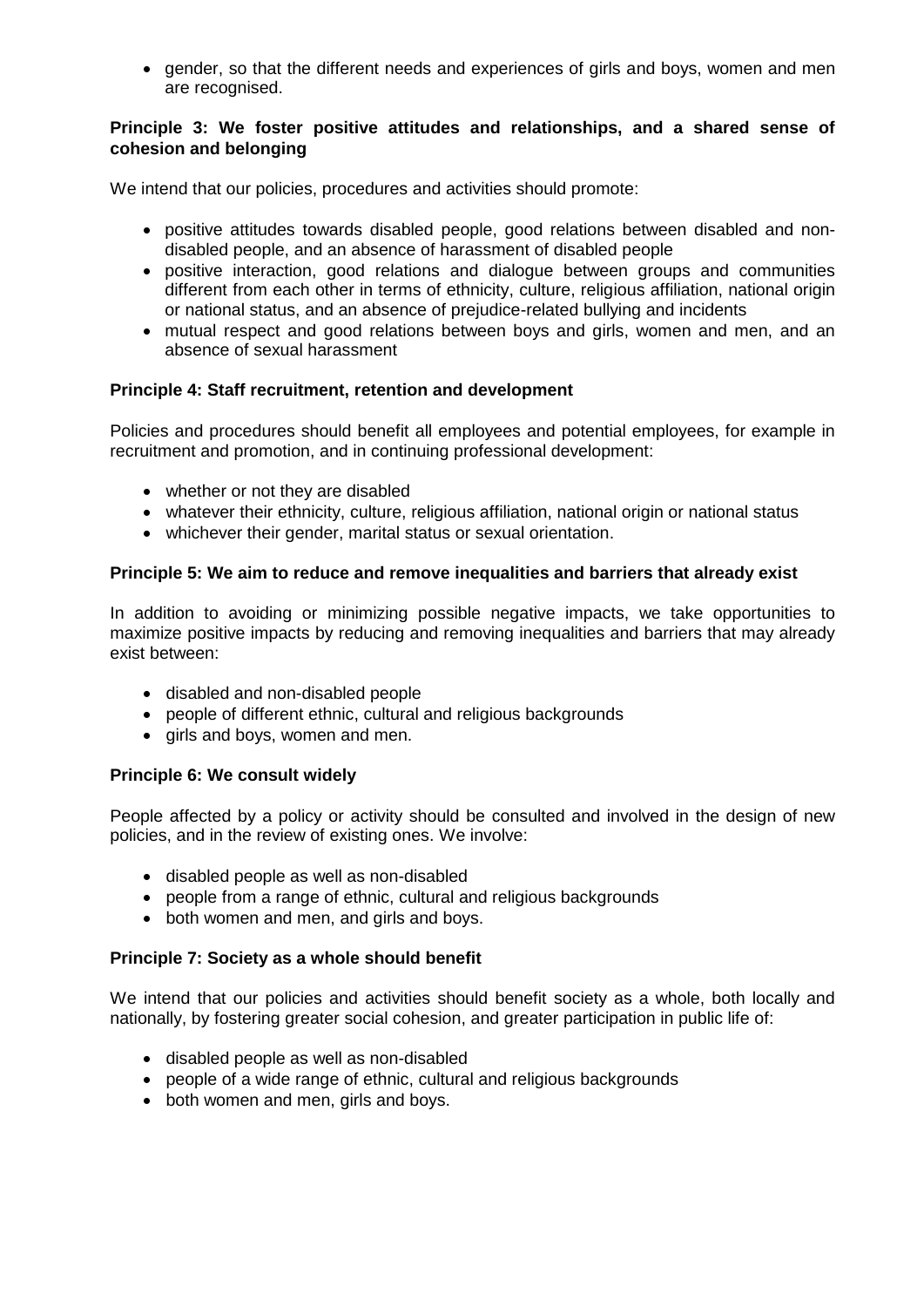#### **Practice**

As a school, we incorporate LA guidelines for Equal Opportunity into our primary practice, policies, procedures and staff training and development. Strategies are employed to ensure that the cross-curricular dimension of equal opportunity permeates the life and work of the school.

We actively seek to remove the barriers to learning and participation that can hinder or exclude individual pupils, or groups of pupils. This means that equality of opportunity must be a reality for our children. We make this a reality through the attention we pay to the different groups of children within our school:

- Girls and boys
- Minority ethnic and faith groups
- Children who need support to learn English as an additional language
- Children with special educational needs
- More able, gifted and talented children
- Children who are at risk of disaffection or exclusion
- Travellers and asylum seekers

The principles of equal opportunity apply to the full range of our policies and practices, including those which are concerned with:

- Learners' progress, attainment and assessment
- Learners' personal development, welfare and well-being
- Teaching styles and strategies
- Admissions and attendance
- Staff recruitment, retention and personal development
- Care, guidance and support
- Behaviour, discipline and exclusions
- Working in partnership with parents, carers and guardians
- Working with the wider community

The National Curriculum is our starting point for planning a curriculum that meets the specific needs of individual and groups of children. We meet these needs through a range of measures, including:

- Setting suitable learning challenges
- Responding to children's diverse learning needs
- Overcoming potential barriers to learning and assessment for individual and groups of pupils
- Providing other curricular opportunities outside the National Curriculum to meet the needs of individuals or groups of children
- Ensuring equality of access for all pupils and preparing them for life in a diverse society
- Using materials that reflect a range of cultural backgrounds, without stereotyping
- Promoting attitudes and values that will challenge negative behaviour
- Providing opportunities for pupils to appreciate their own culture and celebrate the diversity of other cultures
- Seeking to involve all parents in supporting their child's education
- Providing educational visits and extra-curricular activities that reflect all pupil groupings
- Taking account of the performance of all pupils when planning for future learning and setting challenging targets

#### **Teaching and Learning**

When the attainment of a child falls significantly below the expected level, teachers enable the child to succeed by planning work that is in line with that child's individual needs. Where the attainment of a child significantly exceeds the expected level of attainment, teachers use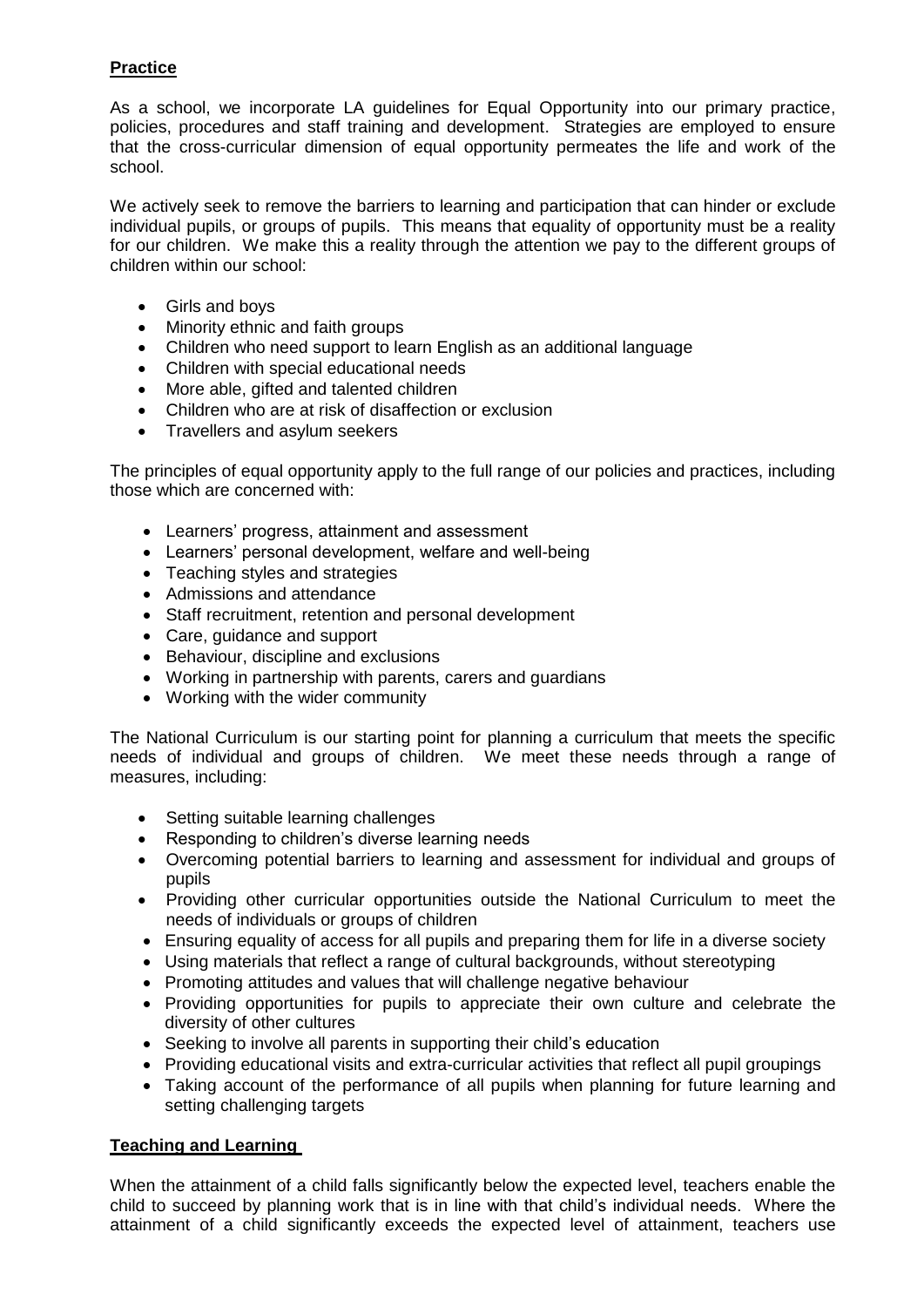materials from a later key stage, or extend the breadth of work within the area or areas for which the child shows particular aptitude.

Teachers ensure children:

- Feel secure and know that the contributions are valued
- Appreciate and value the differences they see in others
- Take responsibility for their own actions
- Participate safely, in clothing that is appropriate to their religious beliefs
- Are taught in groupings that allow them all to experience success
- Use materials that reflect a range of social and cultural backgrounds, without stereotyping
- Have a common curriculum experience that allows for a range of different learning styles
- Have challenging targets that enable them to succeed
- Are encouraged to participate fully, regardless of disabilities or medical needs

#### **Gender equality**

Boys and girls are encouraged to participate equally in the full range of activities both inside and outside the classroom.

- Efforts are made to recognise, and be aware of, the possibility of gender bias in our teaching and learning, teaching styles and learning materials.
- Materials are selected carefully for all areas of the Curriculum to avoid sexual stereotypes and gender bias.
- Impartiality is demonstrated by teacher time, attention and resources being given equally to boys and girls, who are encouraged to work and play freely together.
- Opportunities, where possible, are given for children to work with male and female teaching and non-teaching staff.

Equality is demonstrated when giving / delegating responsibility and noting the achievements of children.

#### **Racial Equality**

In the school we aim to tackle racial discrimination and promote equality of opportunity and good race relations across all aspects of school life. We do this by:

- creating an ethos in which pupils and staff feel valued and secure;
- building self-esteem and confidence in our pupils, so that they can then use these qualities to influence their own relationships with others;
- actively tackling racial discrimination and promoting racial equality through our School Prospectus, newsletters to parents and displays of work;
- regular consultation with parents/carers and members of the local community, so that they are well informed of our policy and procedures;
- making clear to our pupils what constitutes aggressive and racist behaviour;
- identifying clear procedures for dealing quickly with incidents of racist behaviour;
- making pupils and staff confident to challenge racist and aggressive behaviour.

Any incident of racial harassment is unacceptable in our school. Incidents could take the form of physical assault, verbal abuse, damage to a pupil's property or lack of co-operation in a lesson due to the ethnicity of a pupil. Any adult witnessing an incident or being informed about an incident will report it to the Senior Management Team who follow these agreed procedures:

- Investigate the incident and comfort the pupil who is the victim;
- reprimand the aggressor and inform the victim what action has been taken;
- if the incident is witnessed by other pupils, tell them why it is wrong at an appropriate time;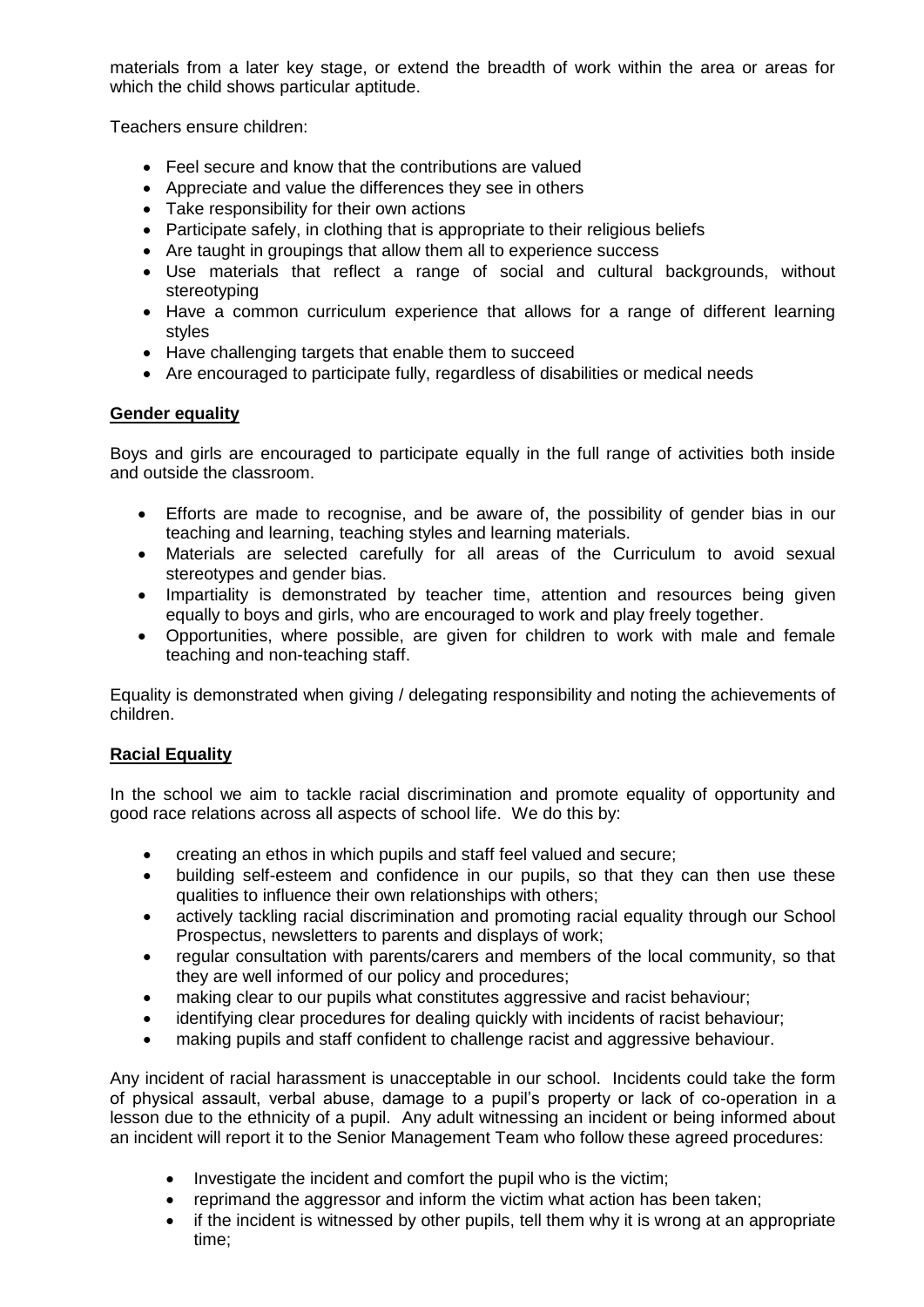- inform the class teacher(s) of both the victim and the aggressor and the SLT record what happened in the incident book (kept in the main office);
- inform both sets of parents, if appropriate.
- All racist incidents are recorded and reported to the Board of Governors and the LA by the Headteacher.

#### **Religious observation**

We respect the religious beliefs and practices of all our staff, pupils and parents; and comply with reasonable requests relating to religious observance and practice.

#### **Roles and Responsibilities**

The Board of Governors is responsible for ensuring that the school complies with legislation, and that this policy and its related procedures and strategies are implemented. A member of the Board of Governors has a watching brief regarding the implementation of this policy.

The Head Teacher is responsible for implementing the policy; for ensuring that all staff are aware of their responsibilities and are given appropriate training and support; and for taking appropriate action in any cases of unlawful discrimination.

A senior member of staff has day-to-day responsibility for co-ordinating implementation of the policy.

All staff are expected to:

- Promote an inclusive and collaborative ethos in their classroom and around the school
- Model good practice in line with all the principles of equal opportunities
- Deal with any prejudice-related incidents that may occur
- Identify and challenge bias and stereotyping in the curriculum
- Support pupils in their class for whom English is an additional language
- Adapt their teaching practices to suit the learning for children of all ability levels
- Keep up to date with equalities legislation relevant to their work

#### **Addressing prejudice and prejudice-related bullying**

Children are encouraged to respect and value each other, and build and maintain co-operative working relationships both within school and in the community

Any discrimination that arises inside or outside the classroom is handled sensitively and discussed with the children.

The school is opposed to all forms of prejudice which stand in the way of fulfilling our legal duties:

- prejudices around disability and special educational needs
- prejudices around racism and xenophobia, including those that are directed towards religious groups and communities, for example anti-semitism and Islamophobia, and those that are directed against Travellers, refugees and people seeking asylum
- prejudices reflecting sexism and homophobia.

There is guidance in the Staff Code of Conduct on how prejudice-related incidents should be identified, assessed, recorded and dealt with.

We take seriously our obligation to report regularly to the local authority about the numbers, types and seriousness of prejudice-related incidents at our school and how they were dealt with.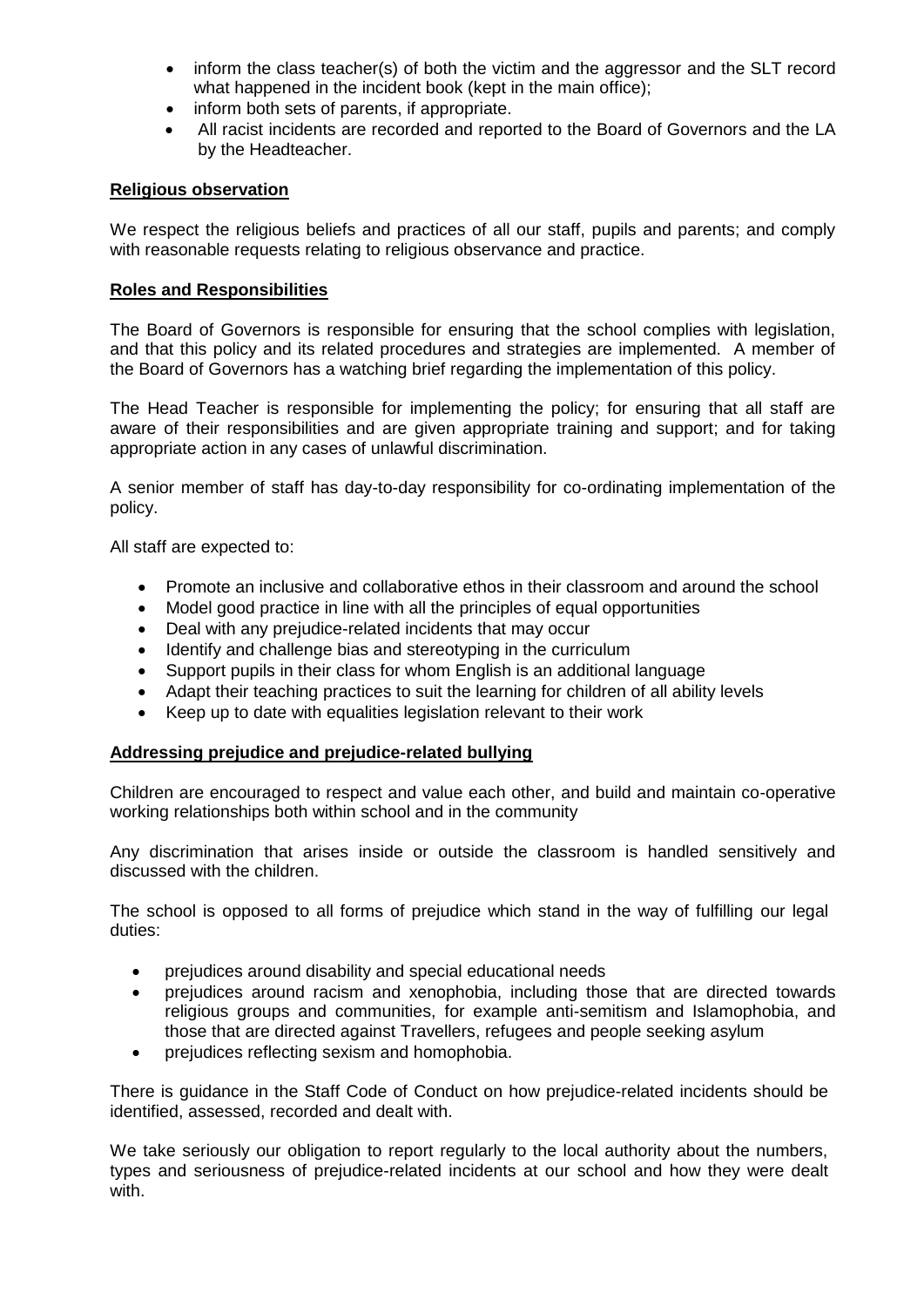#### **Monitoring and Evaluation**

Beaumont Primary School recognises the value of evaluating and monitoring equal opportunities. Measures to ensure our practices are robust include:

- Provision mapping with regard to individual pupil needs
- Reviewing attendance and punctuality analysing reasons for absence where patterns affect particular groups of children.
- Reviewing the quality of relationships between different groups of children.
- Analysing the attainment and progress of pupils, highlighting significant variations in attainment among pupils of different gender, ethnicity or background.

#### **Breaches of the policy**

Breaches of this policy will be dealt with in the same way that breaches of other school policies are dealt with, as determined by the Head Teacher and Board of Governors.

#### **Staffing**

We provide all staff at Beaumont Primary School with equal opportunities. No teaching or nonteaching post is gender-specific and, when appointing staff, recruitment procedures recommended by the LA are followed.

Tasks, duties and responsibilities are allocated without discrimination. Men and women are encouraged to teach all age groups. All staff have equal access to professional development and posts of responsibility, subject to Continuous Professional Development, School Improvement Plan and Finance.

All members of staff have the opportunity to review regularly practices and approaches involving equal opportunity in team meetings.

#### **Links to other school policies**

- Accessibility Plan
- Attendance Policy
- Behaviour and Discipline Policy
- British Values Policy
- More able, Gifted and Talented Policy
- Personal, Social, Health and Citizenship Education Policy
- Prevent Duty and Anti-Radicalisation Policy
- Recruitment and Selection Policy
- Safeguarding Policy
- Sex and Relationship Education
- Sexual and Racial Harassment Policy
- Special Educational Needs & Disability Policy
- Spiritual, Moral, Social and Cultural Development Policy